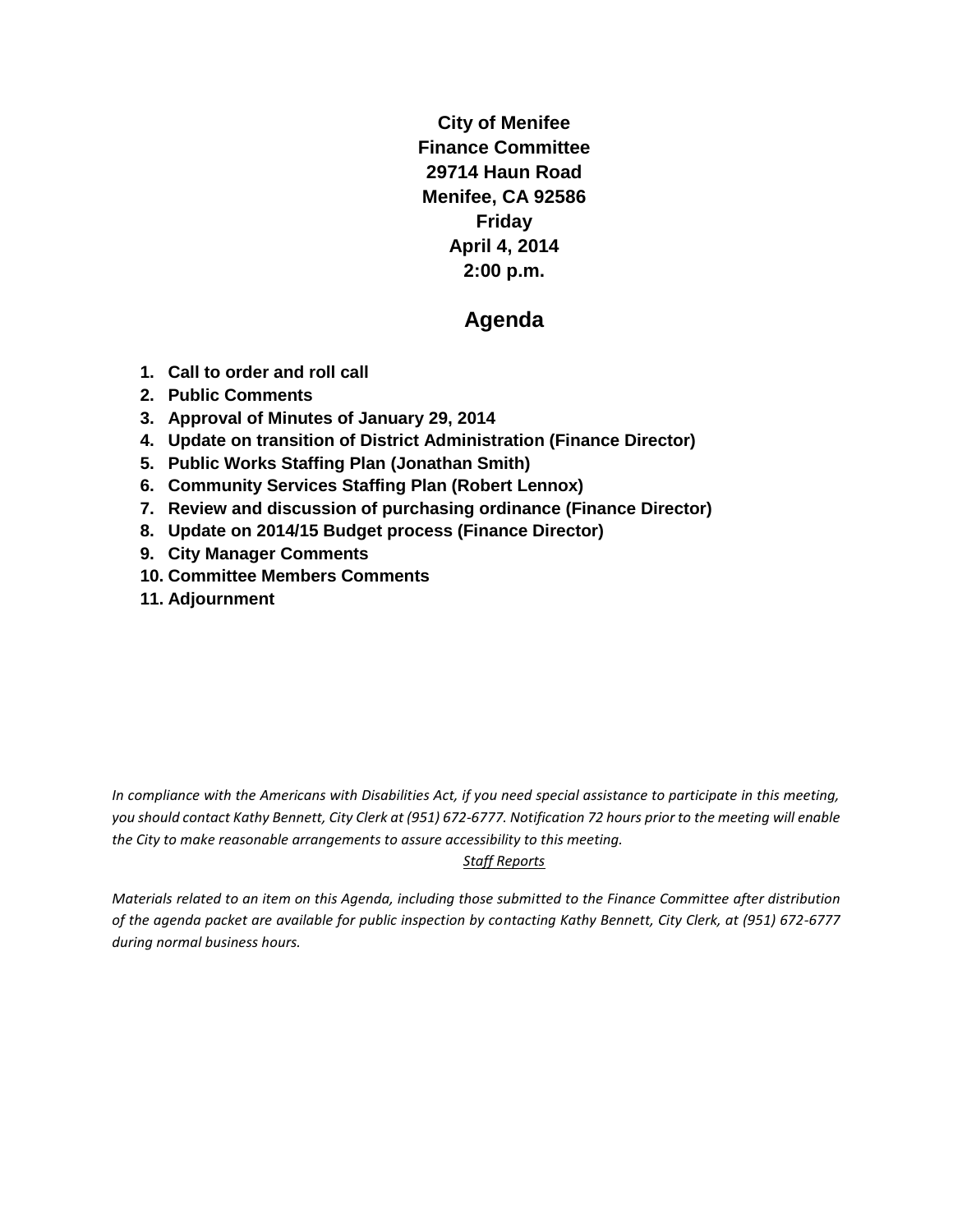# **City of Menifee Finance Committee Meeting Minutes January 29, 2014**

#### **1. Call to order and roll call**

Chair Scott Mann called the meeting to order at 3:09 p.m.

Present were: Chairman Scott Mann, Committee member Wallace Edgerton, Interim City Manager Robert Johnson, City Finance Director Terri Willoughby, City Accounting Manager Wendy Welch, City Clerk Kathy Bennett and no members of the public.

#### **2. Public Comments**

None.

#### **3. Approval of Minutes of December 12, 2013**

Approved.

#### **4. Discuss mid-year budget update**

Finance Director Willoughby detailed the Revenue adjustments to the budget noting a positive \$3 million due primarily to increase in development activity, and increased revenue from Code Enforcement. She detailed the request for General Fund expenditure adjustments for 2013/14 including reclassifications, restoring earlier across the board cuts and needed changes. The committee discussed using the percentages to current pay rates on the charts. Committee approved the presentation and will report during the Council meeting.

#### **5. Review proposed amendment to City's Fund Balance policy**

Director Willoughby presented the proposed revision to the Fund Balance policy which will address the Finance Committee's request for a mechanism to "sweep" any General Fund surplus to the City Hall Construction reserve. It was recommended that the policy be presented to the City Council at the time of the budget adoption.

#### **6. Update on FY 14-15 budget process**

Director Willoughby presented the budget process and timeline, including the City's Guide to Budget Preparation document. She noted she will continue to update the committee. Committee chair Mann asked her to send the information to the City Council for information.

#### **7. City Manager Comments**